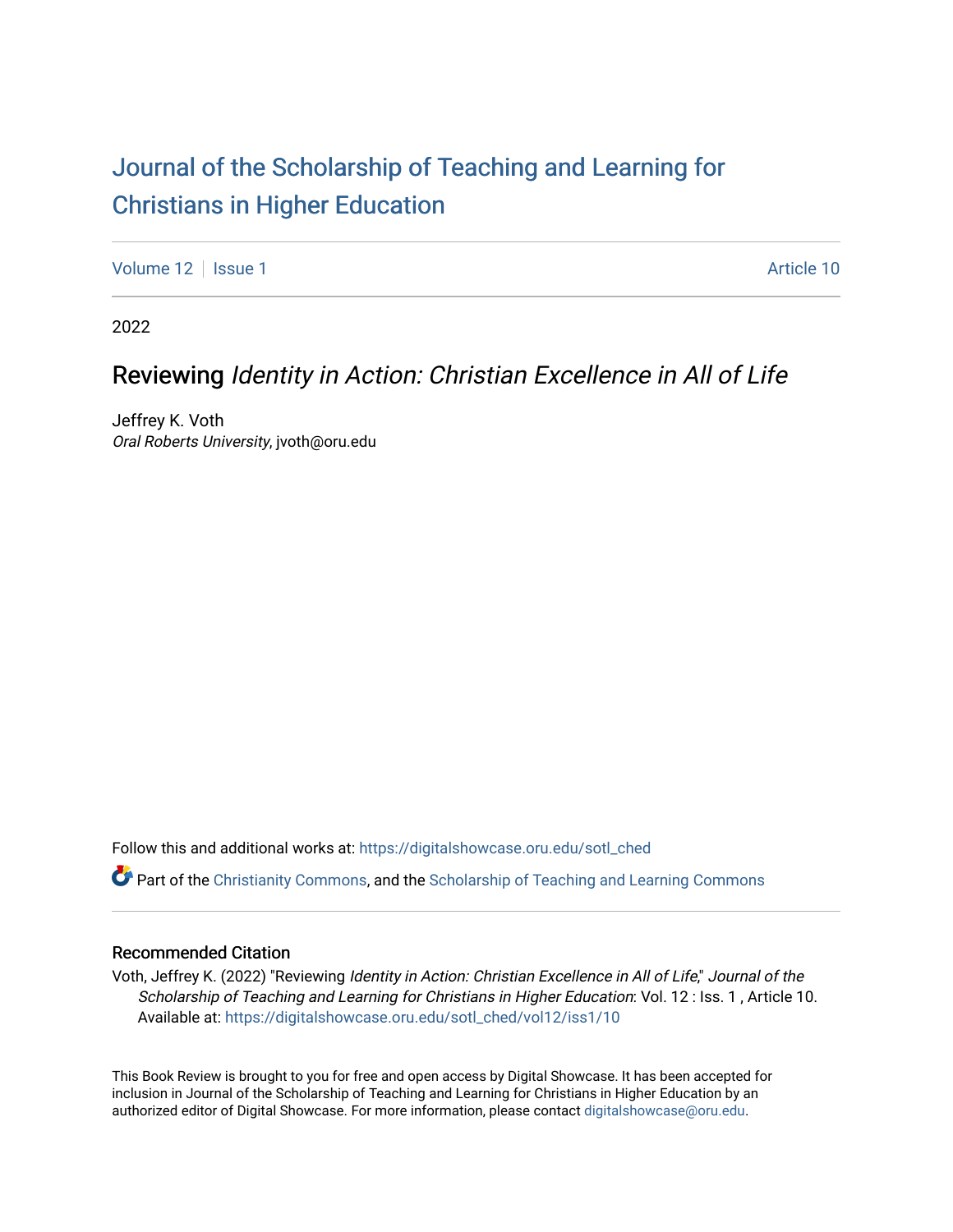### *Identity in Action: Christian Excellence in All of Life.* By Perry L. Glanzer. Abilene, TX: Abilene Christian University Press, 2021. 223 pp. ISBN 13: 978-1-68426- 141-3 (PAPERBACK) \$17

 $\boldsymbol{J}$ n an age where much is being made about the term "identity" and its varying implications, it is high time that a biblical statement be offered. That is exactly what the author of this work does. In *Identity in Action: Christian Excellence in All of Life*, Perry Glanzer provides a work that is not only theoretical but highly practical. This holistic approach attempts to encompass every aspect of college students' lives as it relates to their living what Glanzer calls the "excellent" life. In contradistinction to the multitudes of images and words that bombard students today, this work is a welcome respite. The thesis is succinct yet profound: "God calls us to excellence in all our identities" (p. 20). Hence, the guiding principle of "identity excellence" (p. 20) is coined and used throughout the book to act as a goal for both college students and professors. For students, the book might act as a practical guide for finding their identity in living the excellent life. For professors, it might be used as a tool to stimulate their students towards such an existence.

The aforementioned identity excellence is to be sought by tapping into one's inherent motivations, which are tied to and derive their impetus from specific core identities that all Christians possess. First and foremost, identity for a follower of Jesus is founded and identified in Christ and him alone. He is seen as the truest and finest example of one who understood and lived the excellent life. He was, is, and forever will be that life (p. 37). Thus, the book makes presuppositions that apply uniquely to Christian students and professors. The identities presupposed are discussed in the first three chapters, which comprise Part I, titled "The Primary Identities God Gives Us":

Identity  $#1 =$  Being made in God's image. Identity #2 = Being a brother or sister in Christ.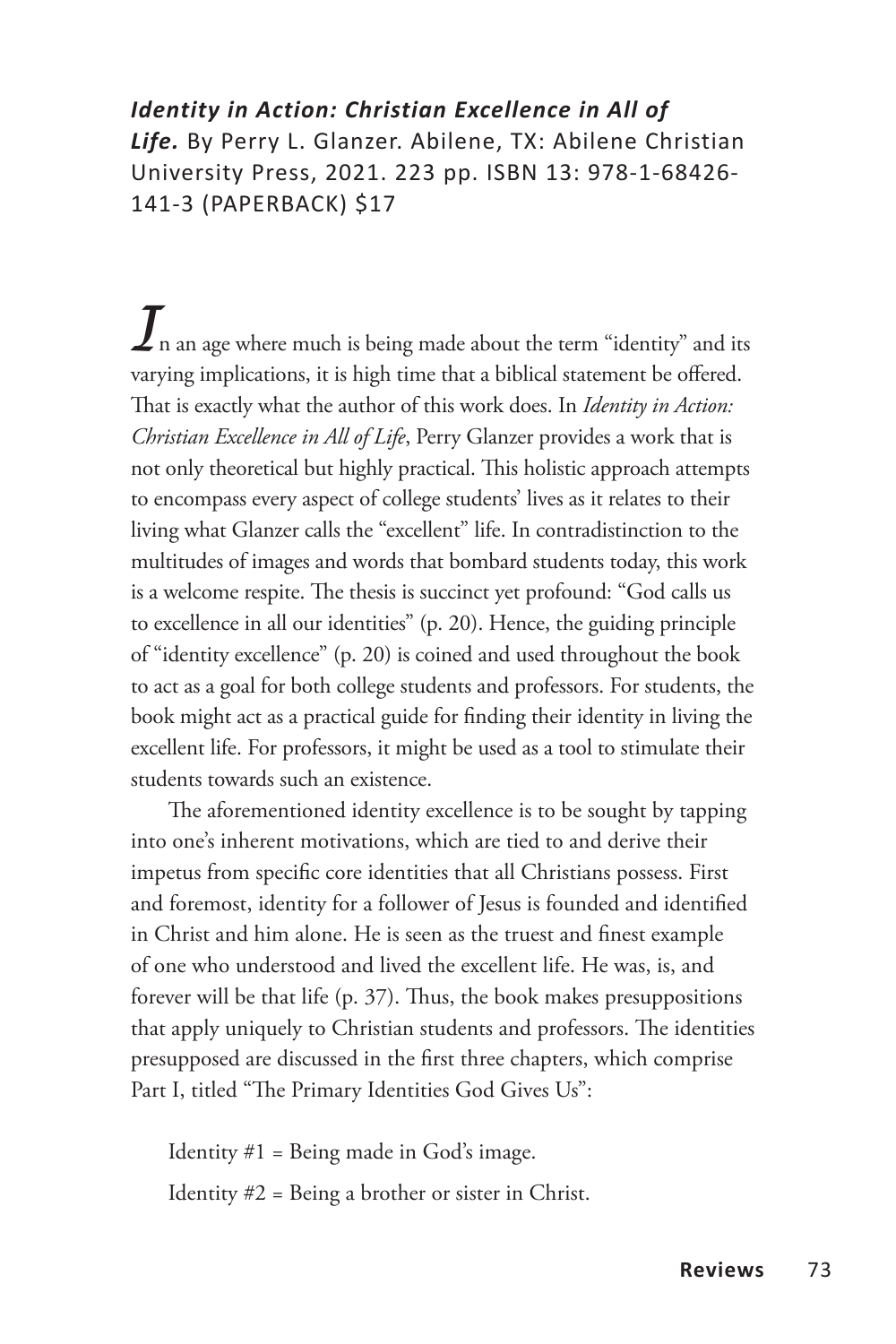Identity #3 = Being a member of Christ's body.

A healthy, scripturally based treatment is given for each of the above identities. The book does not come across as stuffy, religious, preachy, or out of touch with current students' realities. Quotations from modern and post-modern singing groups and media personalities are interspersed with regular quotations from C.S. Lewis and G.K. Chesterton, all synthetically intertwined to support the biblical foundation from which the author's thesis and substantiating points are derived.

In Part II, titled "Specific Forms of Identity Excellence," Glanzer provides examples of identity excellence in 10 separate areas where students are challenged to live out their true, God-given identity with excellence. The author calls these areas where a student should strive for excellence as "forms."

The first two forms are a good place to start. Form #1 (chapter 4) is "Being an Excellent Neighbor" (p. 67). To live excellently within the context of this form, the student is encouraged to live with a roommate—an international student or someone on their floor with whom they might have had conflict—and practice redemptive forgiveness (p. 74). Form #2 (chapter 5) is "Being Excellent in Your Work" (p. 79). To live excellently within the context of this form, the student is encouraged to set academic goals and find a mentor (p. 85).

The next two forms might seem to be opposites. Form #3 (chapter 6) is "Being an Excellent Friend" (p. 89). To live excellently within the context of this form, the student is encouraged to make a commitment towards being a quality friend—one who practices "redemptive and restorative friendship" (pp. 98-100). Form #4 (chapter 7) is "Being an Excellent Enemy" (p. 103). To live excellently within the context of this form, Glanzer encourages students to respond to their enemies in an uncommon fashion. The author wisely states that what sets "… Christians apart is not their lack of enemies but, instead, how they respond to their enemies" (p. 105). Glanzer then offers practical steps towards achieving forgiveness and Christ-like love.

The next two chapters and forms deal with relationships between men and women. Form #5 (chapter 8) is titled "Why You Won't Find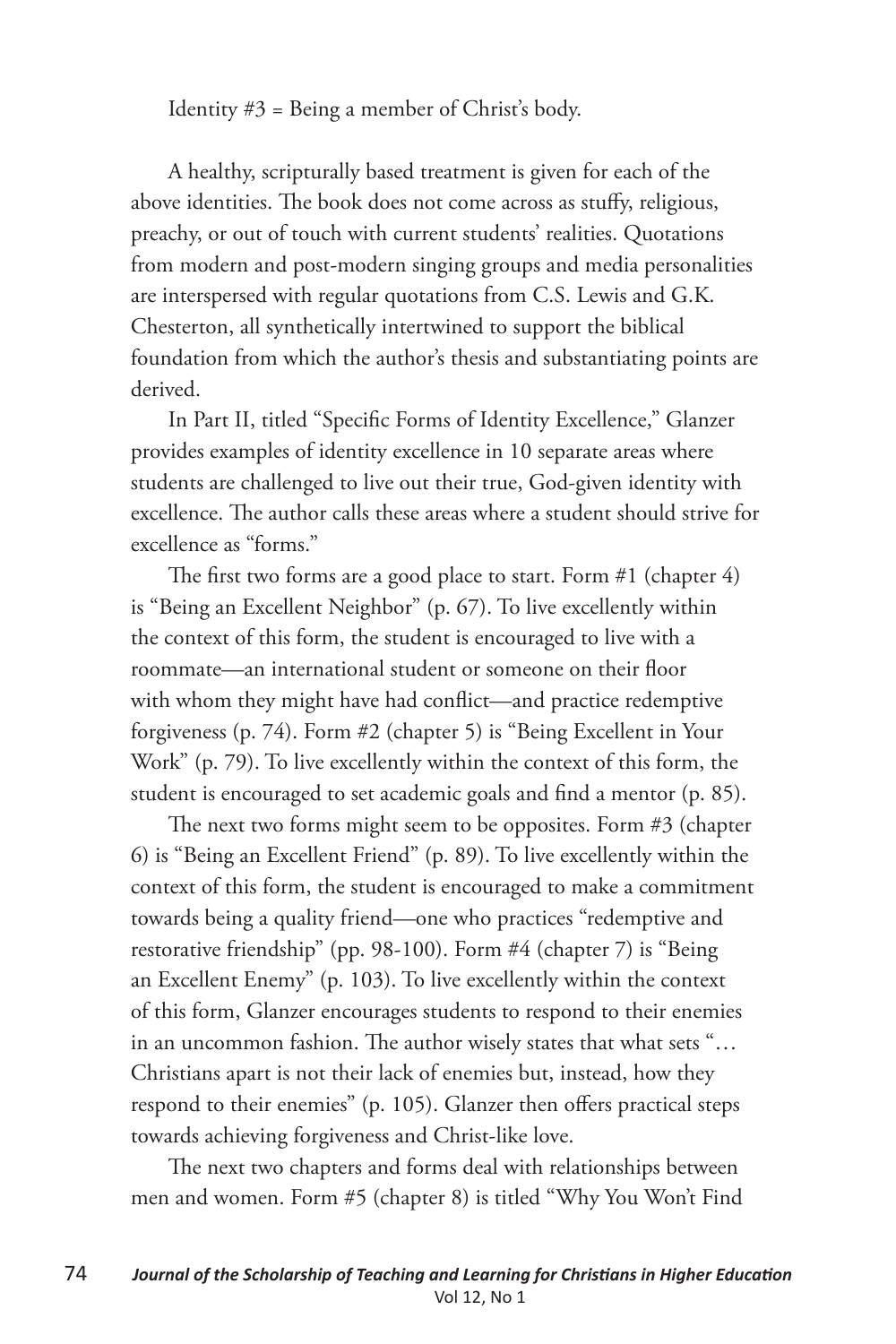Ladies and Gentlemen in College" (p. 115). In this chapter, students are encouraged to live with excellence by looking to the Bible's standard for ladies and gentlemen rather than conforming to the standards set by contemporary culture. The author elucidates this by stating that "… God also made men and women to bear the image of God in unique ways" (p. 117). Form #6 (chapter 9) is "Being an Excellent Romantic, Friend, and Lover" (p. 129). To live excellently within the context of this form, Glanzer encourages students to press into agape love and faithfulness. A powerful and guiding statement is given to encourage each gender in their pursuit of excellence in regards to this form, especially as it relates to sex and agape love:

Agape love means different things for the genders with regards to sex. For men, one of the highest forms of love is to control perhaps the strongest male desire for the sake of one's wife and also for one's potential offspring …. For women, learning to practice agape love involves forsaking one's desire to be momentarily wanted and desired by a man—doing this for the sake of one's own self, the man and one's future children as well. (pp. 138–136)

The next three forms discuss the topic of stewardship. Form #7 (chapter 10), "God's Steward" explains how to live excellently by challenging students to eat, sleep, work out, and generally live healthy lives as an excellent service to their identity. A memorable statement to that effect is that it is possible to "… turn evil days into good days days filled with fulfilling God's purposes" (p. 152). Form #8 (chapter 11), "Stewarding God's Gifts," promotes responsibility within the context of one's belongings. Students are encouraged to treat—faithfully and responsibly—the finances and possessions that God has given them. The third form on stewardship is form #9 (chapter 12): "An Excellent Steward of Your Skin Tone and Its Culture" (p. 171). To live excellently within the context of this form, the student is encouraged to "… interpret our lives' experiences regarding race and ethnicity through the lens of God's story in order to discover the virtues, practices, mentors, and models who can help us live out God's vision for ultimate racial redemption" (p. 172).